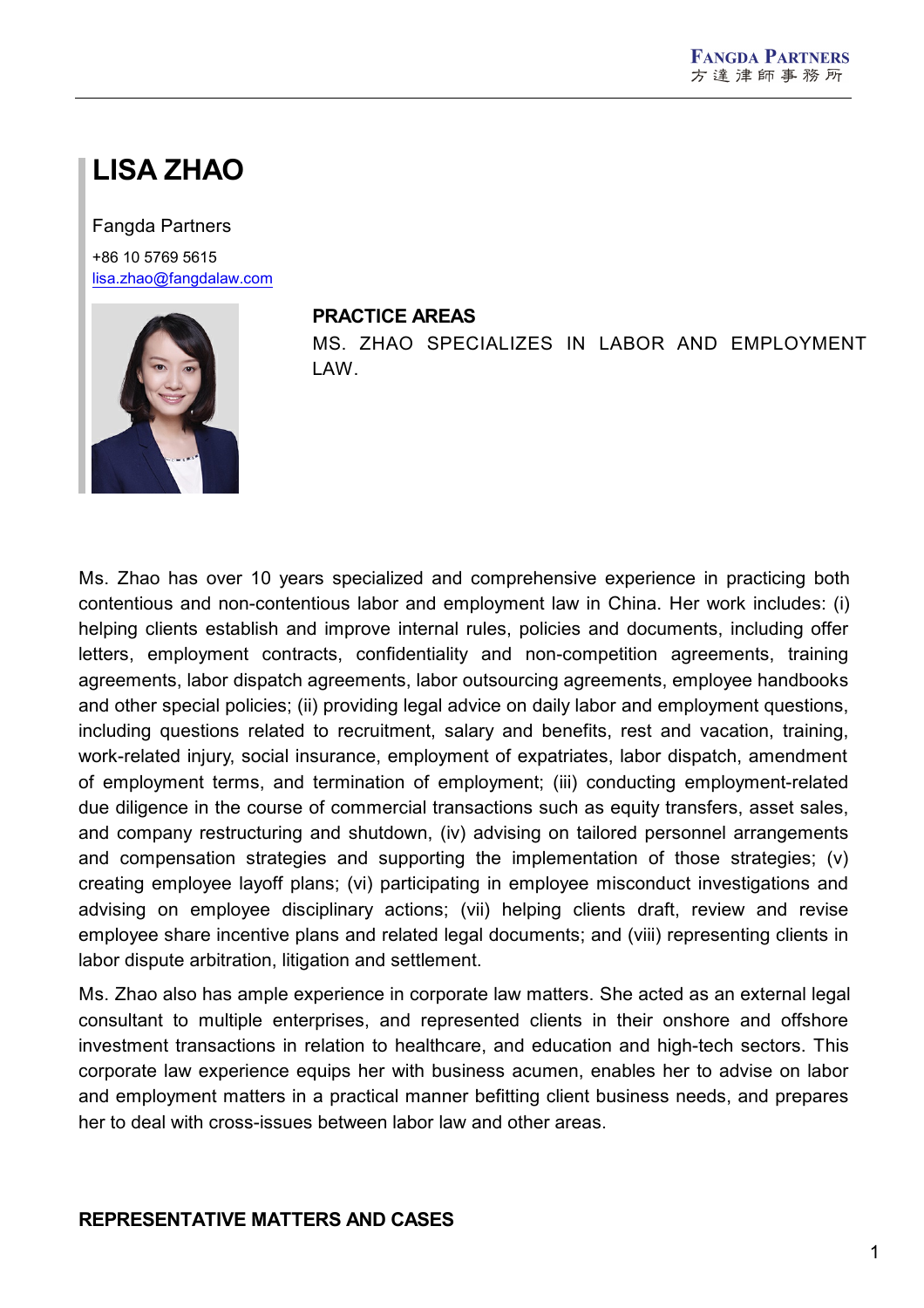Non-Contentious Matters

- Advising Mylan on various HR and employment matters on a long-term basis, helping it draft, review and revise legal documents, such as headhunter consulting contracts, labor dispatch contracts, outsourcing contracts, human resources service contracts, employment contracts, confidentiality and non-competition agreements, employment transfer agreements, employee handbooks and senior executive special terms
- Advised Avenues: World School on daily HR and employment matters in relation to its operation of campuses in China, including employee recruitment and termination, employee hiring methods, internal policy establishment, and foreigner employment
- Advised Blackstone on a long-term basis on employment matters relating to its PRC subsidiaries, helping it draft, review and revise legal documents
- Represented Alibaba, Ant Financial, CITIC Capital and other companies and their subsidiaries in conducting labor law due diligence on proposed transactions and provided legal opinions on personnel arrangements
- Advised Asian Development Bank on matters related to the employment and management of its PRC resident mission's Chinese employees
- Advised Lily Asia Fund and its incubation companies on the onshore and offshore hiring of executives and consultants, the terms and conditions of their employment agreements, and the enforceability of terms in foreign iurisdictions
- Advised a famous real estate enterprise on the employment and human resources management agreements and policies for its mixed-use commercial project located in Beijing
- Advised a European travel payment management company on the potential liability of its PRC subsidiary and the subsidiary's shareholders and directors in connection with a labor dispute against an executive
- Advised a large state-owned commercial bank on the management of employment relationships with non-Chinese executives working for its overseas branches
- Advised a US retail corporation on the potential liability of an offshore legal representative for events at the corporation's PRC subsidiaries in China
- Advised a global equity investment firm on dual employment contract arrangements with senior executives at its private equity funds in China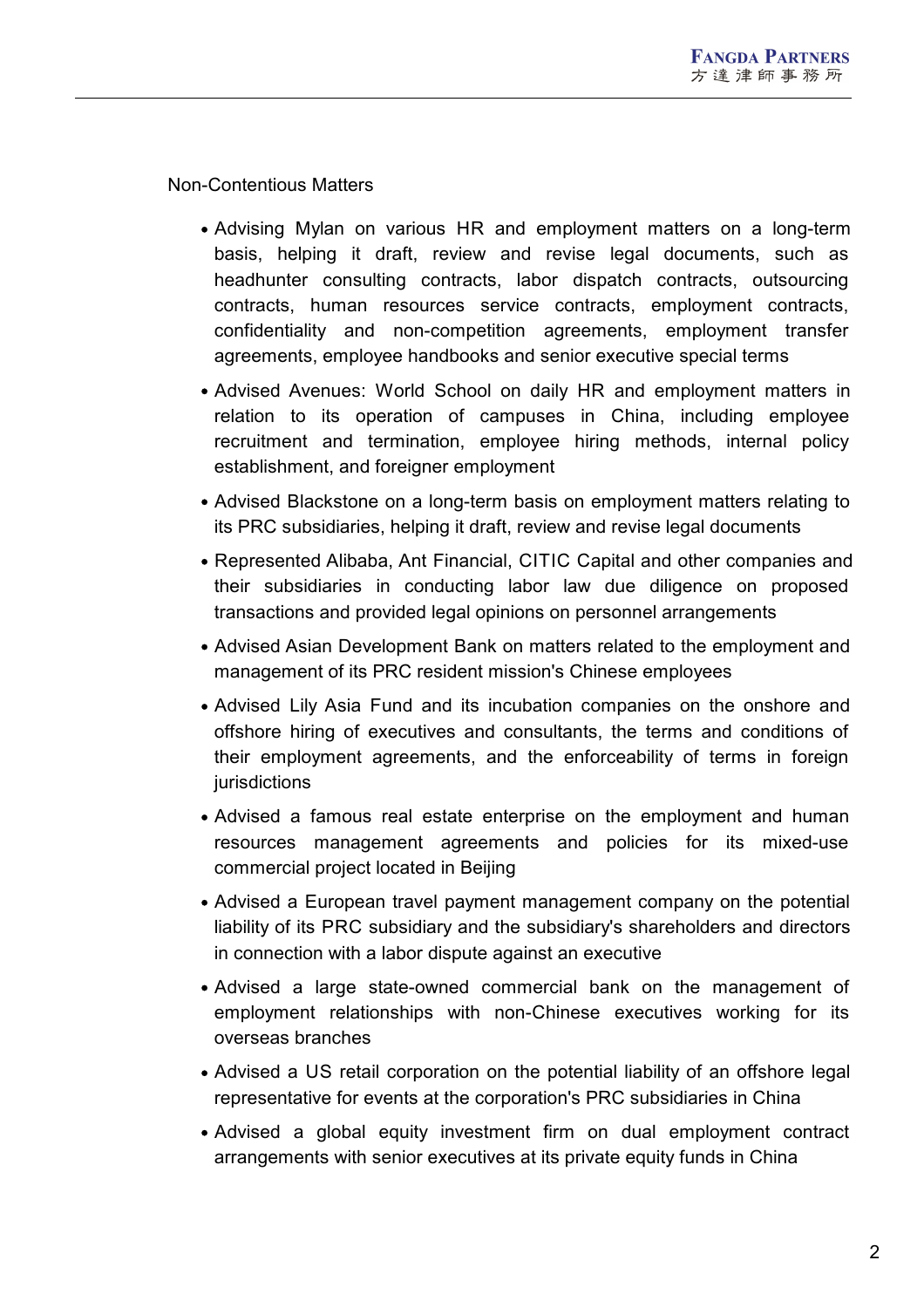- Advised a PRC university affiliated school-run enterprise on the change from altered government policies and from enterprise restructuring on staff arrangements, which included the termination or transfer of university affiliated employees, enterprise-affiliated employees, dispatched workers and labor outsourcing agency staff, and provided legal opinions, legal document preparation, action plans, employee negotiations, etc.
- Advised a US pharmaceutical company on a staff transfer matter arising from a business merger, which included transferring direct hire and dispatched employees and changing the dispatch service providers
- Advised a large state-owned enterprise on employee arrangements for the shutdown of its affiliated hotel
- Advised a high-tech IT company on its staff redundancy project due to the dissolution of the company
- Advised a listed company and participated in the internal investigation into suspected bribery by several employees at its PRC affiliate and advised on employment-related issues
- Advised a US manufacturer on the investigation, interview and handling of the employment relationships of several employees at its PRC subsidiary who were suspected of misconduct
- Represented an insurance brokerage company in responding to the administrative complaint initiated by an expatriate former employee and to the corresponding labor administrative supervision proceedings
- Helped several TMT companies draft and review ESOP platform agreements, offshore ESOPs and other related documents

Labor Arbitration and Litigation

- Represented two PRC subsidiaries of a Singaporean real estate group in winning the second instance trial of a former senior executive's claims for benefits, compensation and damages after termination of employment
- Represented a top Danish supplier of protective coatings in winning labor arbitration and litigation over a wrongful termination claim filed by a sales manager dismissed for a conflict of interest
- Represented a famous internet financial enterprise in winning the labor arbitration and litigation filed by a former employee in a dispute over the repurchase of granted restricted shares units
- Represented a subsidiary of a state-owned telecom operator in saving over 90% of the claim amount in labor arbitration filed by an executive in a dispute arising from the HR reform and historical issues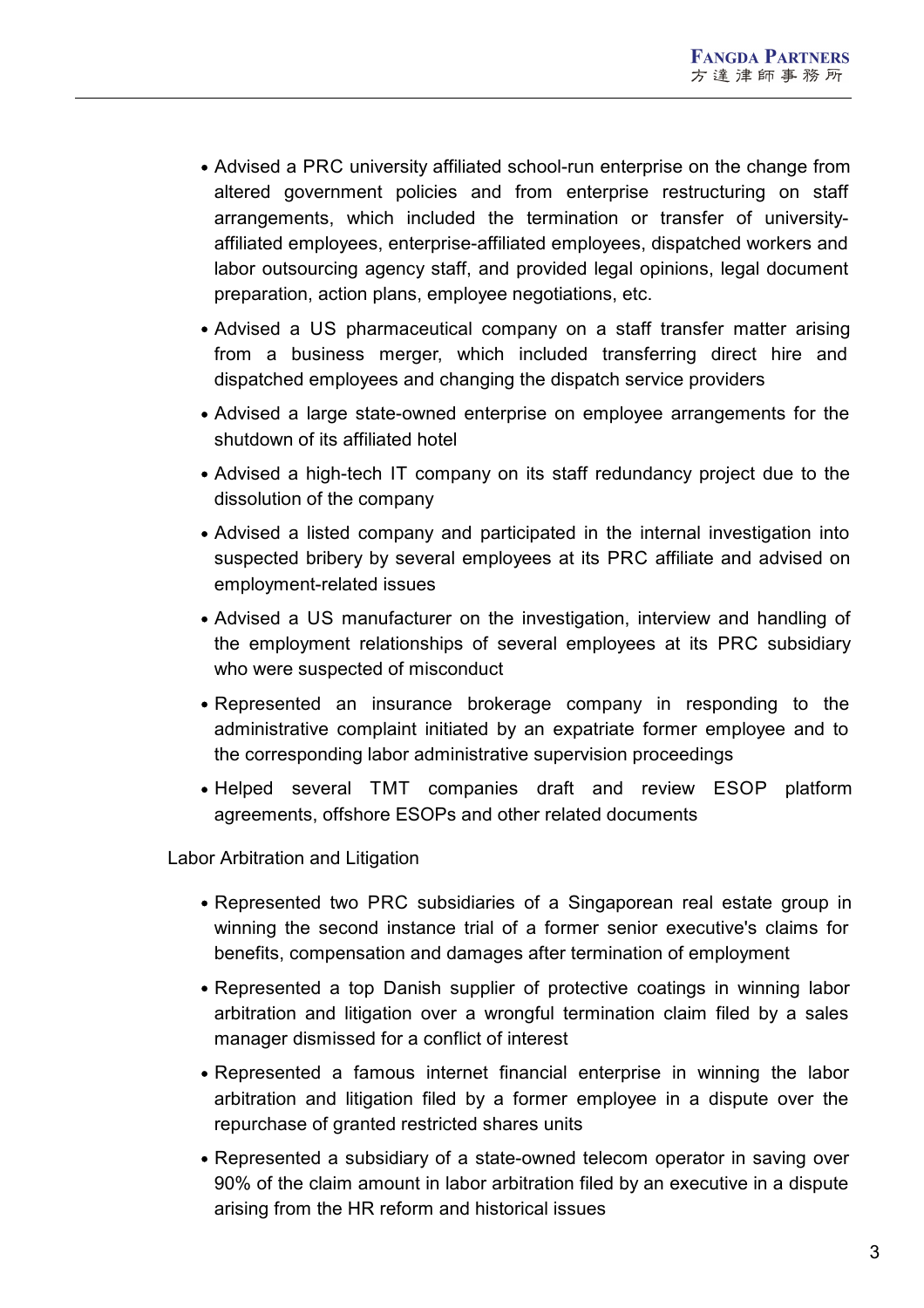- Represented a leading finance leasing company in saving over 99% of the claim amount in labor arbitration filed by a former manager in a dispute over termination, compensation and severance
- Represented a national high-tech enterprise in the second instance trial and the retrial of a director's claims for infringement of reputation
- Represented a world famous electronic and medical products manufacturer in filing and winning labor arbitration against a former key employee for performance of non-competition obligations and payment of liquidated damages
- Represented a PRC policy-based insurance company in receiving a favorable judgment in the second instance trial of claims brought by a protected female employee regarding the termination of employment
- Represented a stated-owned property insurance company in settling the labor arbitration filed by a manager over a dispute arising from a change of position and pay
- Represented an American sports company in settling the labor arbitration filed by a development manager dismissed for incapacity
- Represented a renowned US cosmetics company in settling the labor arbitration filed by its public relations director dismissed for serious violation of company policies

## **OTHER INFORMATION**

#### **Education**

- New York University, Master of Laws
- Shanghai International Studies University, Bachelor of Laws

#### **Professional Qualification**

• Admitted to practice in the PRC

#### **Work Language**

- Mandarin
- English

#### **Publications**

"Discussion on 'Temporary' Character of Labor Dispatch Positions" (Coauthored, China Labor (J), 2012 (5) LexisNexis, 2012 (04))